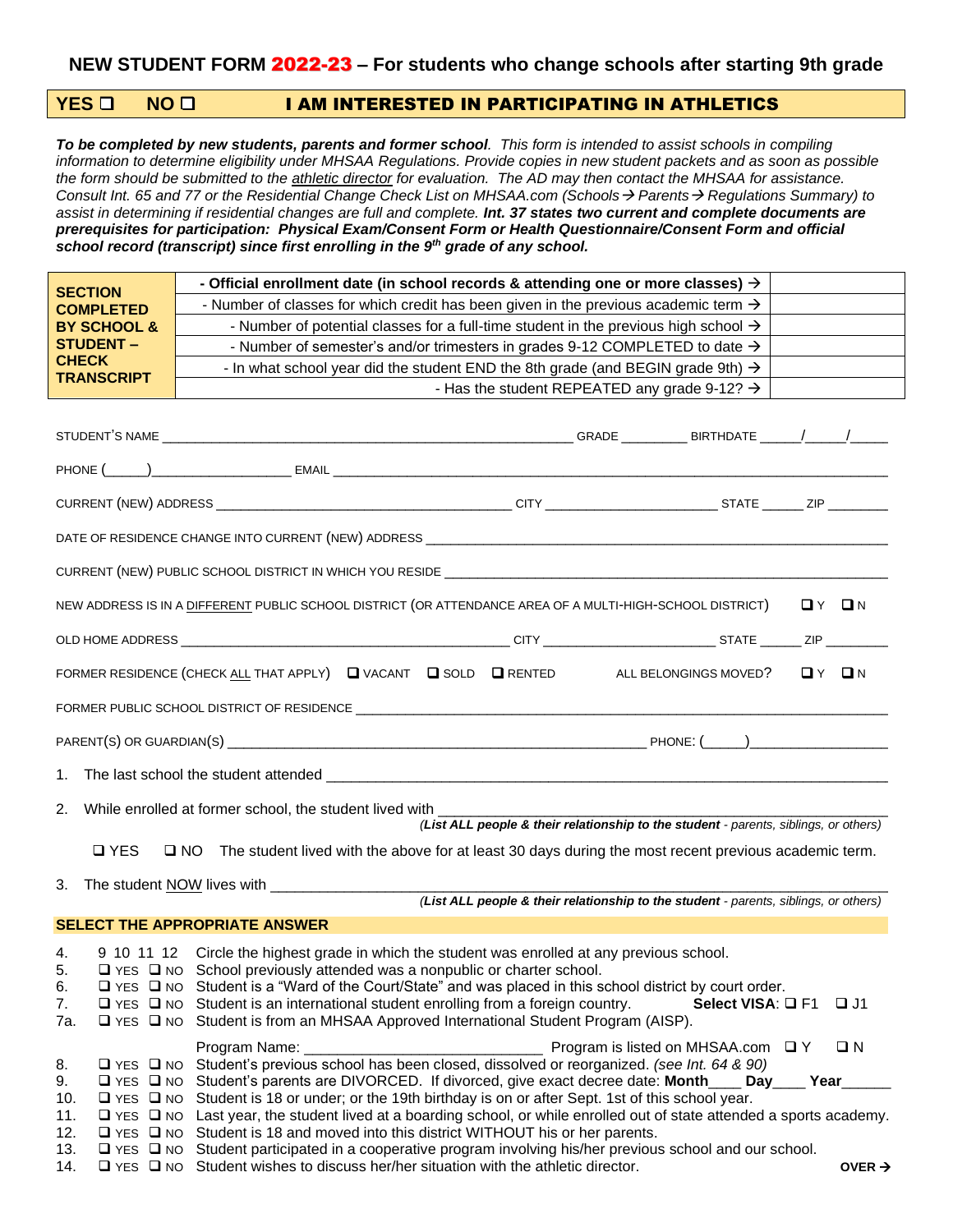#### **VERIFICATION OF PREVIOUS HIGH SCHOOL SPORTS PARTICIPATION**

15. List ALL high school sports the student participated in (game/meet or scrimmage at any level) in the most recent previous school year and, if the transfer occurs after the school year started, list any sports participated in at any level during the current school year. List the year next to the sport played (e.g. 2021-22).

| FALL | WINTER | <b>SPRING</b> |
|------|--------|---------------|
|      |        |               |
|      |        |               |
|      |        |               |
|      |        |               |

16. List the sport(s) in which the student desires to participate in during the next 12 months at the new school:

| Unless a student meets one of the 15 stated Exceptions, the student is INELIGIBLE for participation in any of the sports<br>listed above (item #15) during the 2022-2023 school year. Students are eligible for participation in sports NOT listed |  |
|----------------------------------------------------------------------------------------------------------------------------------------------------------------------------------------------------------------------------------------------------|--|
| above (item $#15$ ).                                                                                                                                                                                                                               |  |

 $\overline{\phantom{a}}$  ,  $\overline{\phantom{a}}$  ,  $\overline{\phantom{a}}$  ,  $\overline{\phantom{a}}$  ,  $\overline{\phantom{a}}$  ,  $\overline{\phantom{a}}$  ,  $\overline{\phantom{a}}$  ,  $\overline{\phantom{a}}$  ,  $\overline{\phantom{a}}$  ,  $\overline{\phantom{a}}$  ,  $\overline{\phantom{a}}$  ,  $\overline{\phantom{a}}$  ,  $\overline{\phantom{a}}$  ,  $\overline{\phantom{a}}$  ,  $\overline{\phantom{a}}$  ,  $\overline{\phantom{a}}$ 

| <b>Today's Date</b> | IN THE PAST 12 MONTHS? |  |
|---------------------|------------------------|--|

17. YES NO While at the **previous high school the student was coached by** any member of our high school's coaching staff (current or incoming). If yes, indicate the name of the coach(es) and sport(s):

### **RECOMMENDED VERIFICATION & COMMUNICATION BETWEEN SCHOOLS**

**By my signature below I state that the above is true and accurate. I also understand that contests the student participates in may be forfeited to opponents if the information submitted is not accurate:**

| <b>STUDENT</b>               | DATE        | PARENT/GUARDIAN            | <b>DATE</b> |
|------------------------------|-------------|----------------------------|-------------|
| NEW SCHOOL ATHLETIC DIRECTOR | <b>DATE</b> | SCHOOL NAME + EMAIL OR FAX |             |

#### **TO PREVIOUS SCHOOL A.D. - PLEASE SIGN AND RETURN TO A.D. AT THE STUDENT'S NEW SCHOOL**

**Exchange this form between athletic directors for students who wish to play the same sport as played previously. The previous school athletic director indicates that to the best of their knowledge the above is true and accurate:**

|                                   |             | Form Returned to NEW School: |             |
|-----------------------------------|-------------|------------------------------|-------------|
| PREVIOUS SCHOOL ATHLETIC DIRECTOR | <b>DATE</b> |                              | <b>DATE</b> |
|                                   |             |                              |             |
|                                   |             |                              |             |
|                                   |             |                              |             |
|                                   |             |                              |             |

**\_ALERT!\_ The Sport Specific Transfer Rule states: ANY sport a student played in 2021-22 determines eligibility in 2022-23 should the student transfer and not meet one of the 15 stated Exceptions.**

\_\_\_\_\_\_\_\_\_\_\_\_\_\_\_\_\_\_\_\_\_\_\_\_\_\_\_\_\_\_\_\_\_\_\_\_\_\_\_\_\_\_\_\_\_\_\_\_\_\_\_\_\_\_\_\_\_\_\_\_\_\_\_\_\_\_\_\_\_\_\_\_\_\_\_\_\_\_\_\_\_\_\_\_\_\_\_\_\_\_\_\_\_\_\_\_\_\_\_\_\_\_